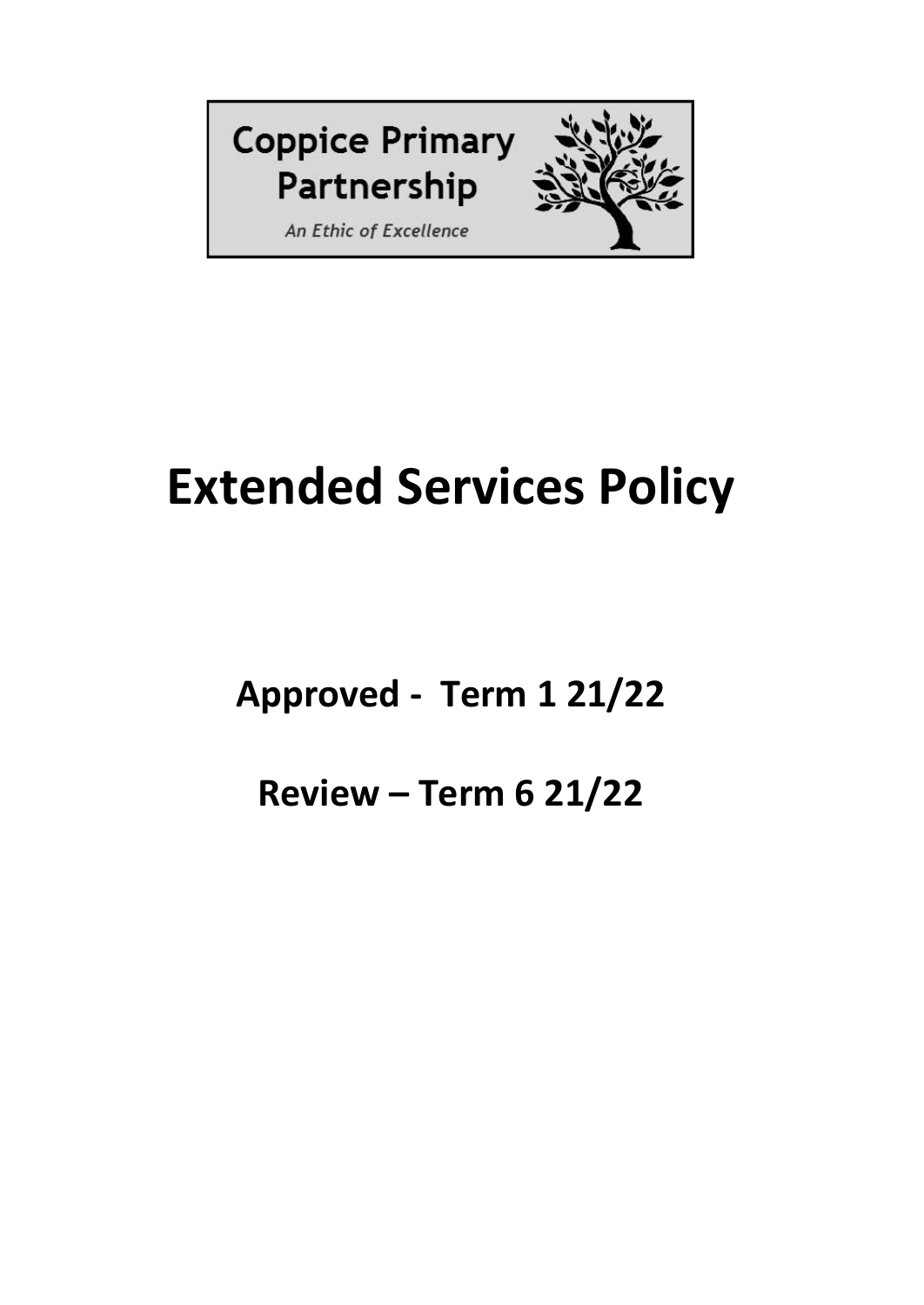#### **Admissions**

- 1. Children may attend the Breakfast Club *(BC)* / and After School Club *(ASC)* on a full-time or a part-time basis.
- 2. Children may attend Holiday Play Scheme (HPS) and Homework Club (HC) on a full-time or a part-time basis.
- 3. Requests for Breakfast Club / After School Club and Homework Club should be made termly in advance using the booking form which is available on the school website or from the Main School office.
- 4. To secure a place, bookings for the Holiday Play Scheme should be made using the form provided and submitted by the publicised deadline.
- 5. Extra sessions at any of the Extended Services can be requested at any time and places are subject to availability. It is therefore recommended that parents / carers do not request 'same day' bookings although we will try to accommodate such wherever possible. All requests must be made in writing using the on-line booking form which is also available from the Main School office. Please refer to the Extended Services page on the relevant school's website.

#### **Places at Extended Services will be confirmed in writing**.

- 6. Extended Services will operate a waiting list where necessary and places will be offered as spaces become available.
- 7. Spaces for siblings are also subject to a space being available and take no priority over children already on the waiting list.
- 8. Provisions are organised for the maximum number of children in accordance with the risk assessment carried out by each school having regard to the age and needs of the children and the type(s) of activity, referring to the relevant guidance.
- 9. After School Club, Breakfast Club and Homework Club fees are non-refundable for nonattendance of sessions unless due to attending a school trip or event. A credit will be applied to the next invoice.
- 10. The Holiday Play Scheme fees are refundable when a cancellation is made in writing at least 48 hours in advance.
- 11. Two week's written notice, or payment of two week's fees must be paid in lieu of attendance should a child stop attending the club.

#### **Special Needs:**

Where a child has a specific need, including a disability, admission will be based on:

- 12. All parties agreeing that the environment is appropriate for the child.
- 13. Liaison will be arranged with relevant professional support networks if applicable.
- 14. The degree of integration is acceptable given staffing levels.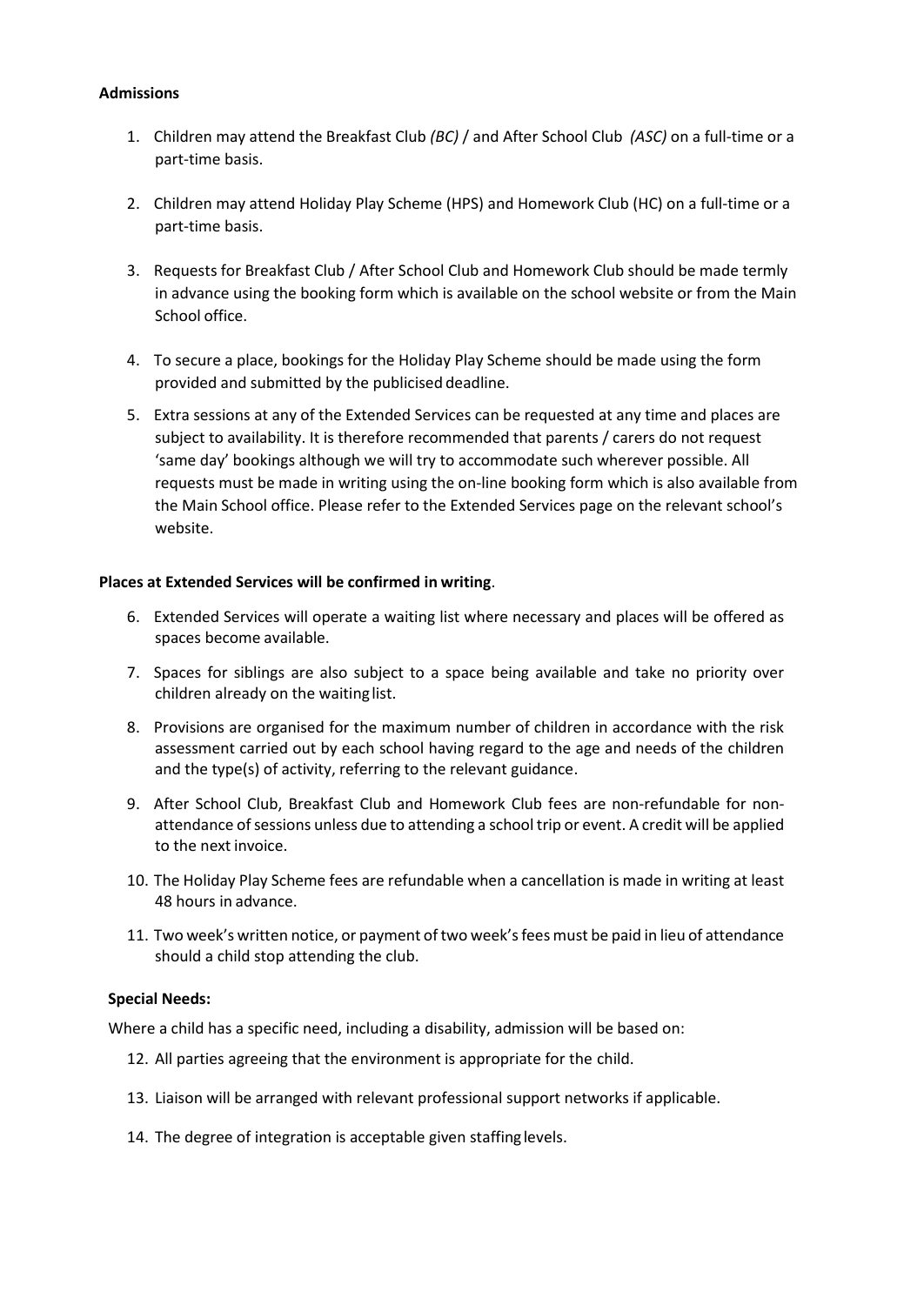# **Opening Hours and Fee Structure**

# After School Club *(ASC)*

- *15.* Is open term-time only in each school with sessions running from the end of school until 1800. It will be closed during the holidays, including bank holidays and INSET days.
- 16. The fee for each session is £10.00 and is inclusive of afternoon tea and drinks.

# Breakfast Club *(BC)*

- 17. Is open term-time only in each school with sessions running from 0730. It will be closed during the holidays including bank holidays and INSET days.
- 18. The fee for each session is £3.50 and is inclusive of breakfast and drinks.

# Holiday Play Scheme *(HPS)*

- 19. Is open during the school holidays including INSETdays. There are two Holiday Clubs for the trust, based at Loose Primary School and St Katherine's School and Nursery. The HPS at Loose Primary School is open from 0830 – 1630. The HPS at St Katherine's offers a full day from 0800 to 1700 or a short day from 0900 to 1600.
- 20. It will be closed on bank holidays and also for a period over Christmas. Christmas closure dates will be communicated during Term 1.
- 21. HPS will be closed for any other days as notified by the School
- 22. The fee payable are:
	- a. At Loose £25 for a full day from 0830to 1630
	- b. At St Katherine's £18 for a 'short' day for those arriving after 0900 and being collected before 1600, and
	- c. £24 for a full day from 0800 to 1700
- 23. The fee excludes snack and lunch and children must attend with snack and packed lunch dependent on half day or full day booking.
- 24. The HPS reserves the right to apply a small additional charge to cover the cost of specific activities e.g. swimming. This will be clearly displayed on the published schedule of activities.

# Homework Club *(Loose only)*

- 25. Is open term-time only with sessions running from 1520 to 1620. It will be closed during the holidays including bank holidays and INSET days.
- 26. The fee for each session is £3.00
- 27. Children who on leaving the Homework Club attend the LASC will pay a single fee of £10.00 and receive an afternoon snack and drinks.

# **Collection / Late Payment Charges**

- 28. Children must be collected promptly at the end of the Clubsession.
- 29. The last pick-up and hand over times are: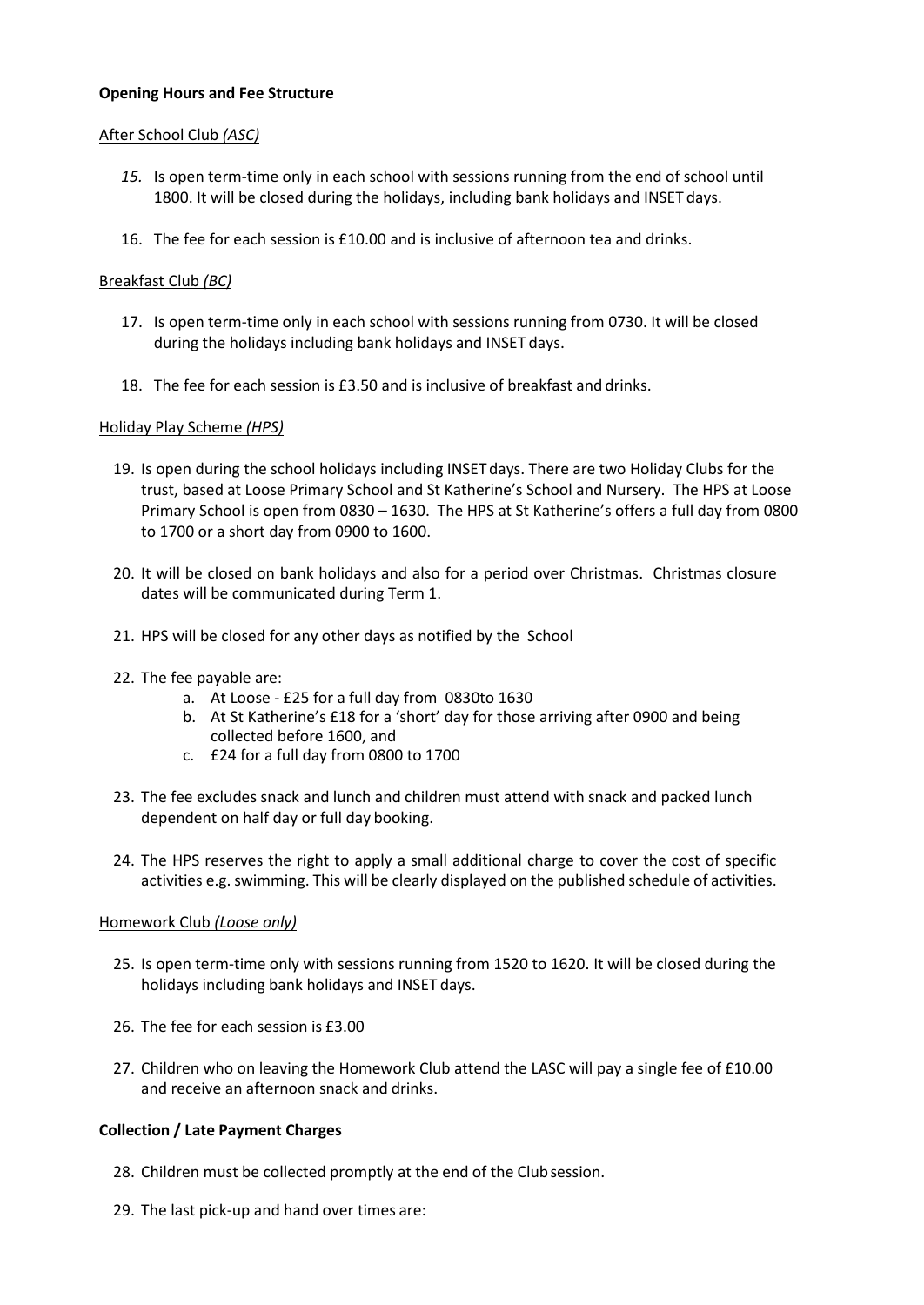- a. HPS At St Katherine's 1600 for a short day or 1700 for a full day. At Loose Primary School 1630 for a full day.
- b. ASC 1800
- c. Homework Club 1620
- d. If a child is not collected at the end of the school day, then for safeguarding reasons, they might be put into either the Homework Club or ASC. In these instances, parents will be charged the relevant fee.
- 30. The Trust recognises that occasionally things happen outside of parents' control which affects collection arrangements and will always work with parents to resolve these issues where possible. The Trust shall apply the following procedures for late collections and reserves the right to apply an additional charge where a child / children are picked up late from Clubs:

# 30.1 In respect of Afterschool school club the following will apply:

- a. First late collection 'verbal' warning
- b. Second late collection 'written' warning
- c. Third and each subsequent late collection £15 fee
- d. The 'late collection' policy will be applied on a rolling 13-week / 2 term period.

30.2 In respect of the Holiday Playscheme, a late pick up fee of £10 will be applied for every 15 minutes or part thereof beyond the close time of 1630. This is to cover additional costs incurred by the Trust.

# **Invoicing and Payments**

- 31. At Loose, fees will be invoiced for bookings made (usually termly) and unless agreed in advance, are payable in full within two weeks of the issue date and by prior agreement by way of instalments. Fees must be paid within the term for which they are due. Ad-hoc bookings are welcomed. This is dependent on space being available and therefore parents are always advised to book in advance. Where invoices are not provided, the Trust will expect payment in full prior to any sessions being used.
- 32. St Katherine's School & Nursery All extended day needs to be pre-booked on school money. Ad-hoc bookings are welcomed. This is dependent on space being available and therefore parents are always advised to book in advance. If ad hoc, the trust will expect payment in full prior to any sessions being used.
- 33. Fees are to cover all sessions booked (usually termly) and are non- refundable for nonattendance except where the reason is due to participation on a school activity.
- 34. Refunds will only be given where the required two weeks' notice is given in writing to the school to cancel or amend the booking.
- 35. Retainer fees are not required however failure to pay for sessions on time, or where debts are carried over into a subsequent term, may result in the Trust withdrawing access to the Extended Services.

# Holiday Play Scheme

- 36. Fees are payable in advance and must be paid in full to secure the booking. Refunds will only be given where the required 48 hours' notice is given in writing to the school.
- 37. Payment for Extended Services can be made either by way of: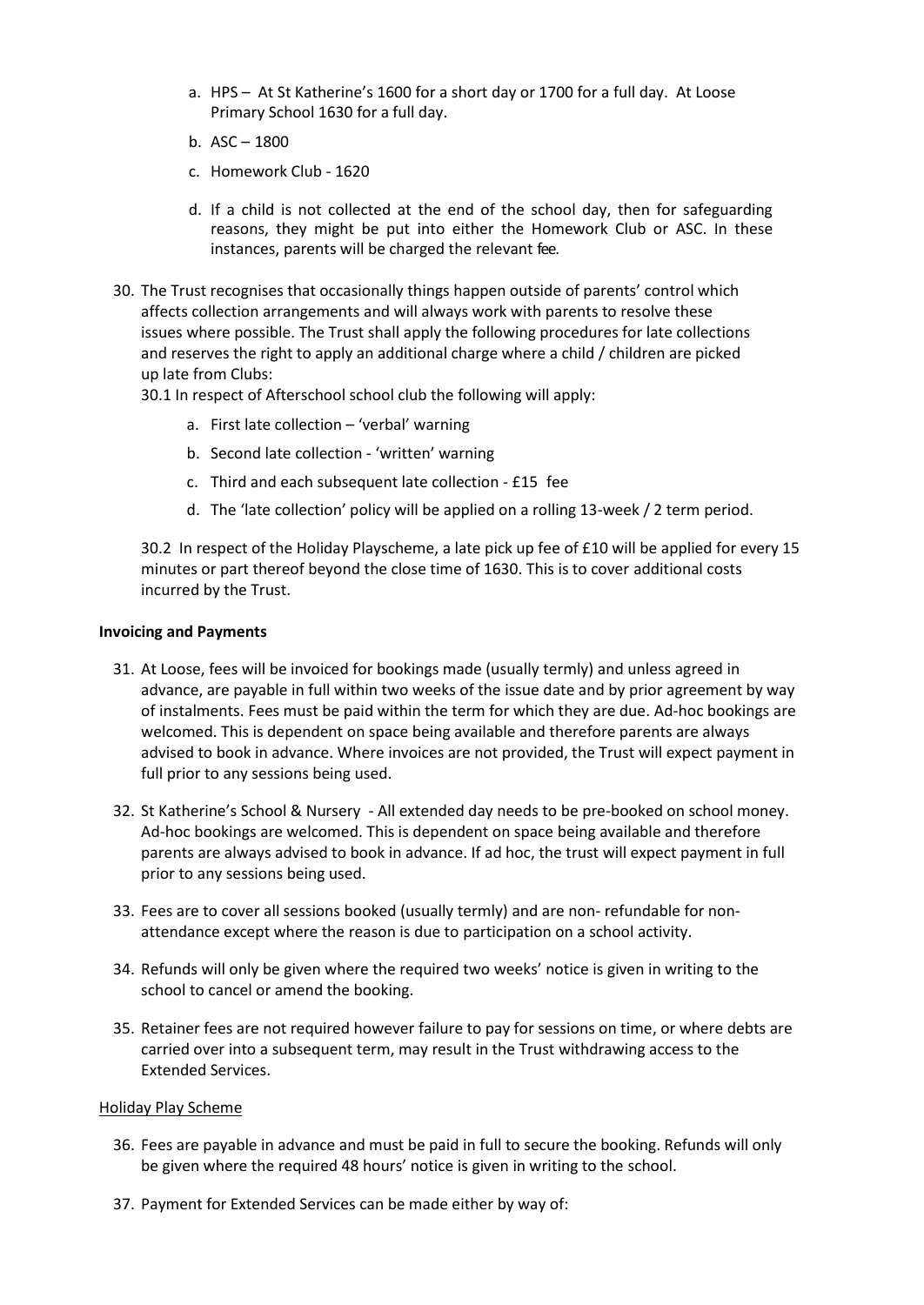- online payment
- cheque *(made payable to the appropriate school)*
- childcare vouchers or
- $\bullet$  cash

However, childcare vouchers cannot be used to pay for Homework Club.

- 38. As a receipt will be issued for all cash payments, they must be made in person via the School Office during office hours. Please note that the staff in Extended Services are not permitted to receive cash payments for clubs.
- 39. In the event additional sessions are requested and confirmed, a separate invoice will be raised.
- 40. For children who are not pupils attending a Trust school, without exception, bookings must be made in advance and payment made in full. The school reserves the right to refuse attendance if fees are not paid in advance.

# **Unpaid Invoices**

# After School Club / Breakfast Club / Homework Club:

41. Unless otherwise agreed with the school, invoices must be paid in full by the due date. Where invoices are not issued, all bookings must be paid for prior to the sessions taking place. Failure to do so, or have in place an agreed payment plan, may result in access to the Extended Services being withdrawn.

# Holiday Play Scheme:

42. Invoices must be paid in advance to secure a place on the scheme. This is to enable the school to arrange the appropriate numbers of staff for those attending, and to ensure there are sufficient resources available for events that are being run. Failure to pay in full may result in the booking being cancelled.

# **Refunds & Credits**

- 43. On receipt of a request to amend / cancel a previously paid for booking the following will apply:
	- A credit will be issued against the following term's invoice.
	- A credit will be transferred to another booking, club or trip.
	- A refund of monies will only be made where the booking is cancelled and there are no other clubs / trips to which a credit can be applied.
	- Refunds and credits are subject to the required notice being given to amend / cancel a booking.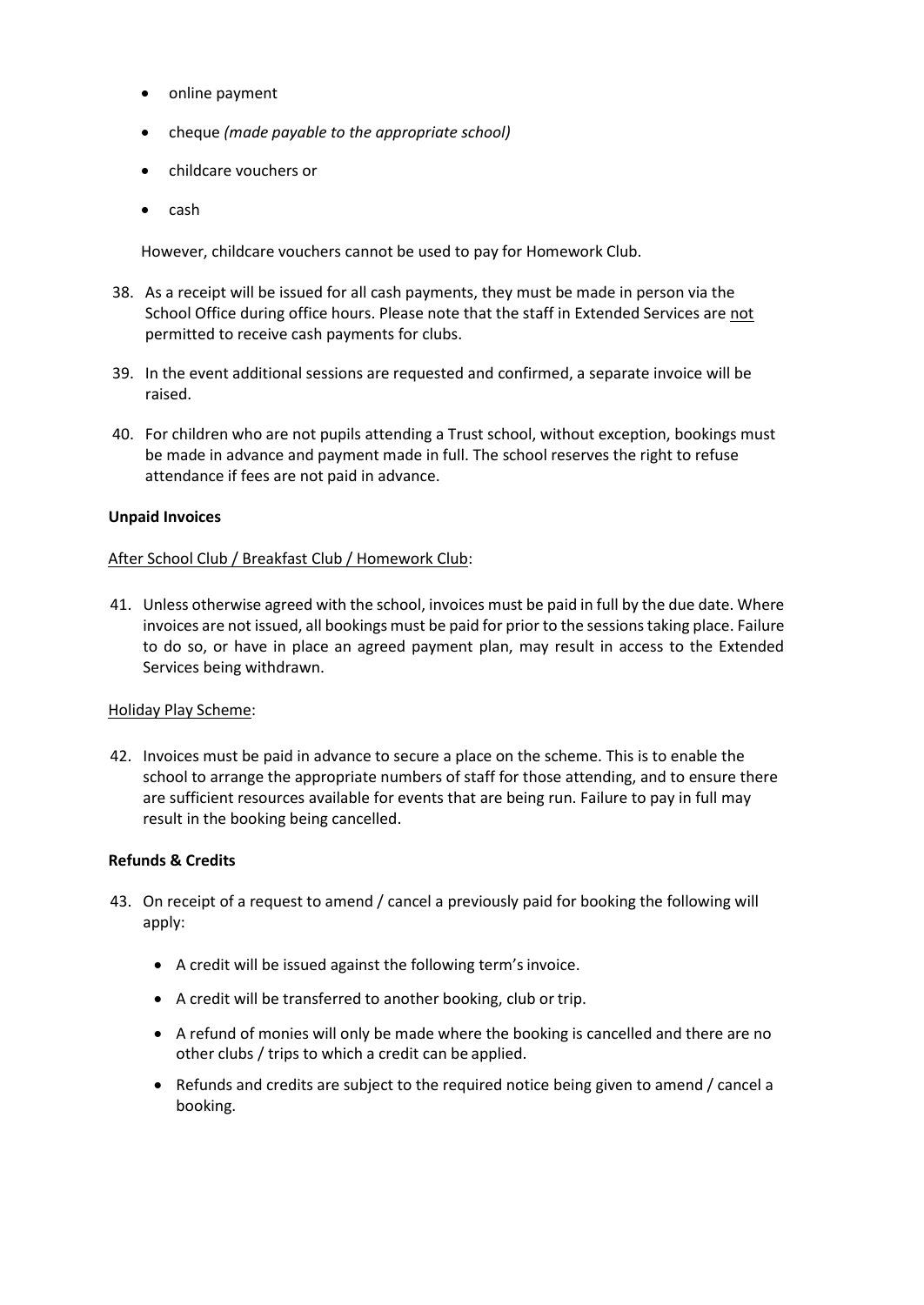# **Administration**

- 44. Parents will be required to complete, sign and return a registration form directly to the school office/club building (NOT via the classroom registration system).
- 45. Places will be allocated on a first come basis and for that reason registration forms will be dated and timed on arrival at the schooloffice.
- 46. Once all available spaces have been allocated, the remaining registration forms will be placed onto a waiting list which again will be arranged on a first come basis.
- 47. It is advisable to book places in advance for the extended services as we need to ensure the welfare and safety of those attending for safeguarding reasons, and cannot exceed staff / pupil ratios. We plan staffing levels based on the number of bookings received and cannot guarantee that there is space on the day.
- 48. Parents are required to provide details of anyone else likely to be involved in collecting their child from the After School Club / Holiday PlayScheme.
- 49. Parents are required to provide contact numbers for the entire time a child is in the After School Club / Holiday Play Scheme / Breakfast Club and are requested to inform staff of any changes.

#### After School Club / Holiday Play Scheme

- 50. Specific to ASC and HPS, on registering any child the parent/carer(s) are required to complete a registration form with the child's details and the details of all parties who may be responsible for collecting the namedchild.
- 51. Parent/carers are also required to provide a **password**, which can be used in the event that any of the authorised persons (from the registration form) are unable to collect the named child.
- 52. For 'first time' pick up, an authorised person will be required to provide a suitable form of identification.

# **Arrival & Departure Policy & Procedure**

- 53. After School Club / Holiday Play Scheme / Breakfast Club / Homework Club will operate a rigorous procedure regarding the security and safety of all children within our care.
- 54. There is a clear procedure in place for both arrival and departure of all children attending the clubs. In order to ensure the safety of the children it is not possible to make allowances, which do not adhere to the policy and procedure outlined in this document.
- 55. Parents / Carers must inform the school by not later than 1200 if their child will not be attending the Homework Club or After School Club.

# **Arrival to Holiday Play Scheme**

- 56. Children will not be allowed into the HPS until the start of the session. At St Katherine's either 0800 for those attending all day or 0900 for a short day or at Loose 0830 for those attending all day.
- 57. Children must be registered by parent / carer(s) in person and not leftto arrive on their own.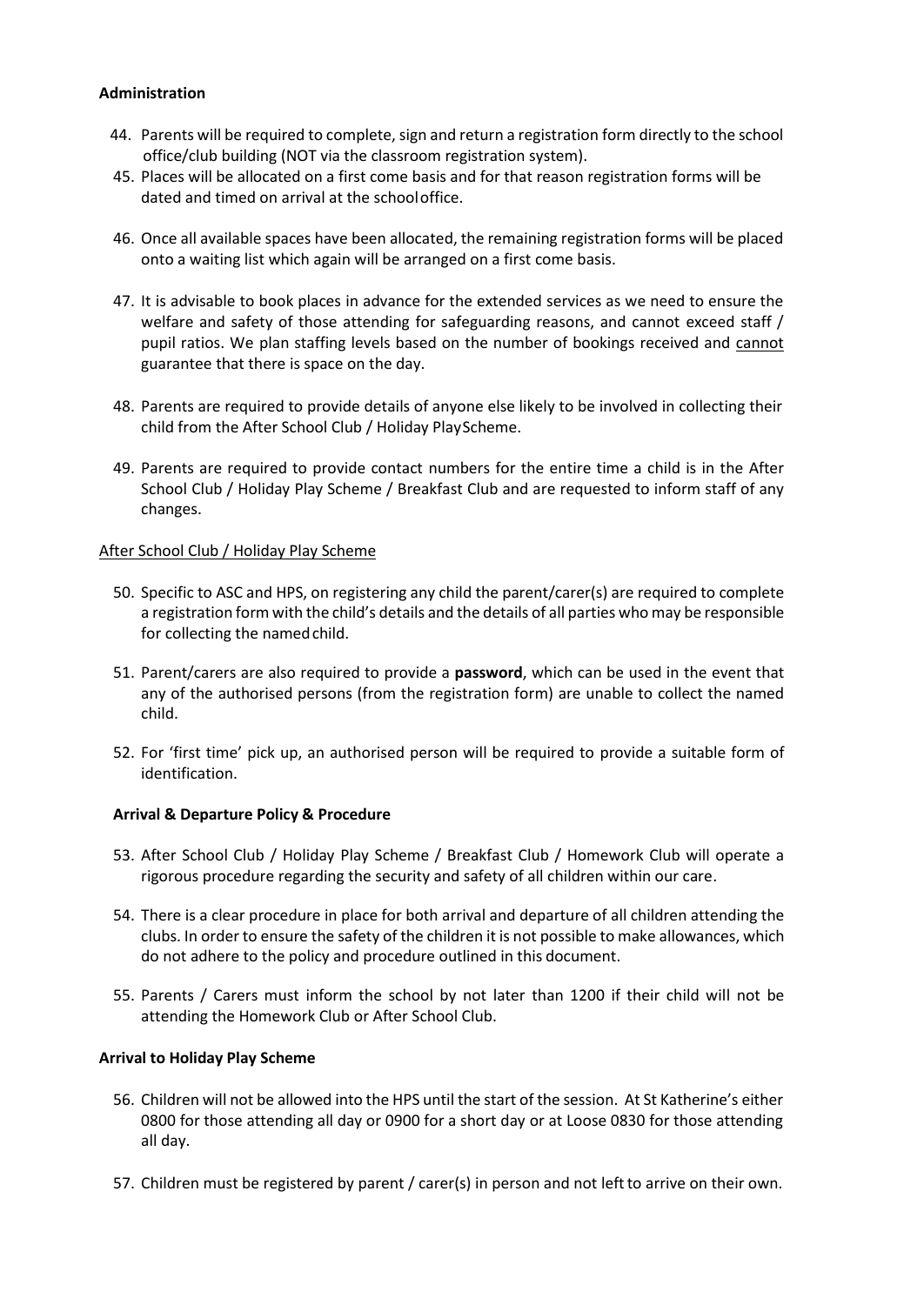# **Arrival for Breakfast Club**

- 58. Children will not be allowed into Breakfast Club before 0730.
- 59. Parents must not drop children off before 0730 and leave unattended on the school site.

# *The Trust is not responsible for the arrival of any children that are not accompanied by a parent / career.*

# **Procedure on All Arrivals**

- 60. At the beginning of each After School /Holiday Play Scheme/ Breakfast Club session there will be a formal register taken.
- 61. Staff from other clubs must inform the After School Club Supervisor of the arrival /non arrival of all children expected to attend an After School Club session.
- 62. The formal register will be kept in a secure place oncetaken.

# **Non Arrival for After School Club**

In the event of a child not arriving during this time the following procedures will be put into place:

- 63. The designated member of staff registering the children will immediately notify the Supervisor.
- 64. The Supervisor will make contact with staff from relevant class, clubs and the school office to ascertain attendance at school thatday.
- 65. The Supervisor will contact the named Parent/Career on the initial registration form to ascertain the whereabouts of the child.

# **Non Arrival for Holiday Play Scheme/Breakfast Club**

66. Non-arrival to the Holiday Play Scheme or Breakfast Club will result in an assumption that the child is not attending the session and monies will not be refunded. The school will not contact a parent / carer to ascertain where the whereabouts of a child / children as it is expected they will be accompanied to registration.

#### **Collection**

- 67. The After School Club/Holiday Play Scheme has a procedure for the collection of children that is agreed and known to the parents, children, staff and school staff.
- 68. Parents and Carers must complete the appropriate form informing the After School Club /Holiday Play Scheme who is authorised to collect their child.
- 69. Any authorised adult must bring identification which, includes a photograph

e.g. passport/driving license on their first visit. In addition to this, the authorised adult must produce the appropriate password stated on the child's registration forms. Parents must inform staff of any other adult collecting and the child will not be released unless they use the password.

70. If a person is added to the authorisation list at a later date, they must be introduced to the staff and their name added to the registration form.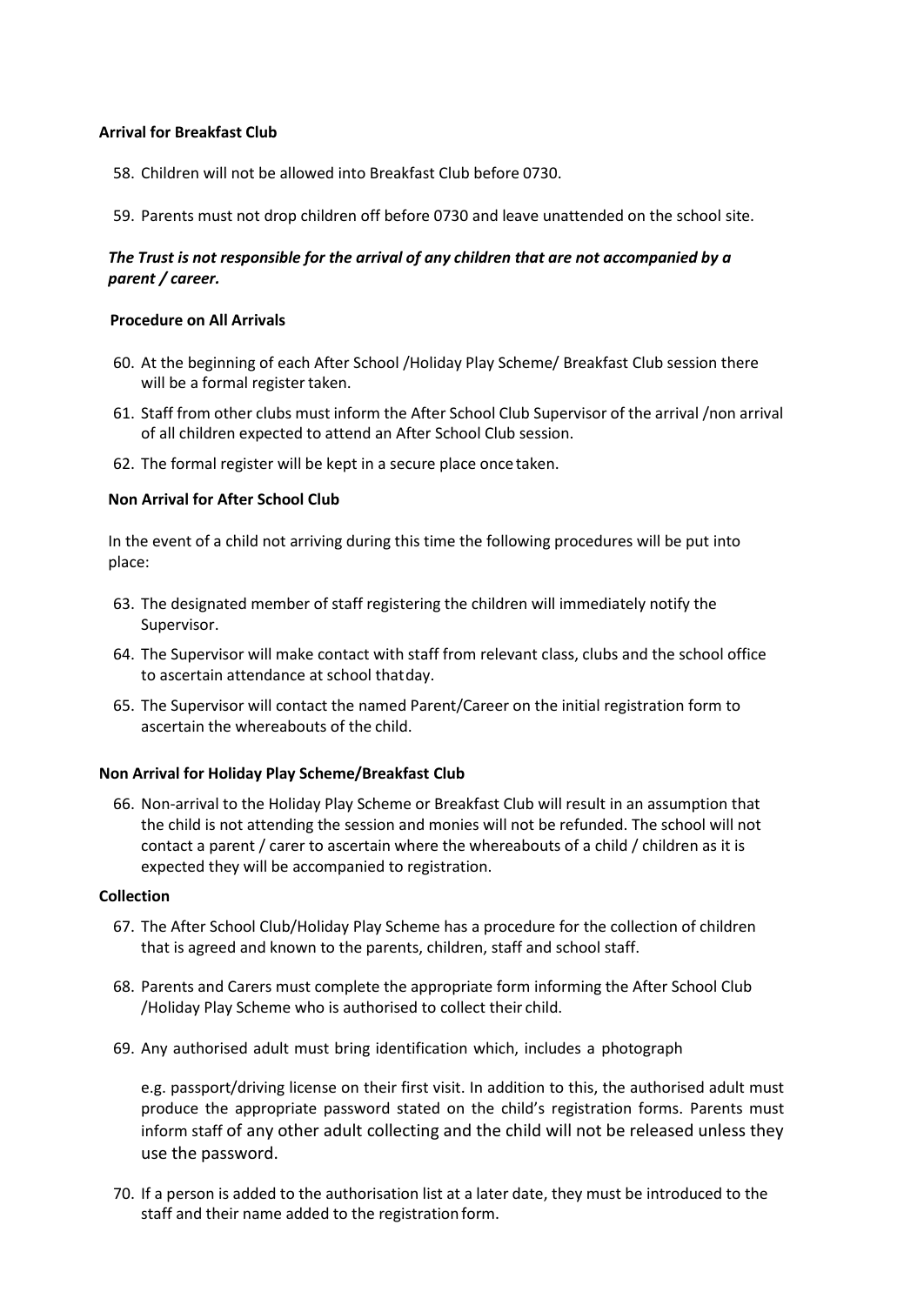- 71. There is a waiting area for Parents, Carers, and Authorised Adults in Brook Reception at Loose and the Main Reception at Coxheath. At St Katherine's for BC and ASC the waiting area is outside the school's main office and for HPS waiting is outside the blue collection gates.
- 72. Those collecting must not enter the main building unless invited by a member of staff but wait for their child to be brought out by a member of staff.
- 73. Parents must sign the collection register before leaving thebuilding.

In the event that it is not possible for any of the authorised persons to collect a child and someone else is sent, the following procedure must be followed:

- 74. The Supervisor must be contacted and a full description of the person including their name must be provided.
- 75. To establish it is the named Parent/Carer the Supervisor will ask you to confirm the previously agreed password.
- 76. When the person arrives, identification will be checked and the password will need to be provided and confirmed.

#### **Non Collection of a child**

In the event that a child is not collected from the After School Club or Holiday Play Scheme by the end of the session, the Supervisor should:

- 77. Establish if a message has been left by the Parents /Carers
- 78. Try to contact the Parents/Carers. Appropriate messages must be left asking for them to contact the club immediately.
- 79. A member of staff must remain near the telephone in order to receive the call.
- 80. If the child has not been collected by the end of the Club's registered session and contact with the named Parent/Carer has not been established the Supervisor must contact other authorised collectors from the registration form.
- 81. The Supervisor must inform the Headteacher or designated member of staff. After all avenues of contact have been exhausted and the Club has not received any contact from the Parent / Carer or authorised collectors the Headteacher (or designated member of staff) will make the decision to contact the Duty Safeguarding Team (KCC) on 03000 412284 or via the Integrated Front Door on 03000 411111, or outside of office hours 03000 419191. .

# *At no time will a staff member be permitted to take a child off the premises unless instructed to do so by either the Designated Safeguarding LeaderSenior Leader or Headteacher.*

# **Sickness & Medication Policy**

#### **Sickness**

The After School Club and Holiday Play Scheme's priority is to provide an environment where children and adults are protected from the spread of illness and infection. This is achieved in the following ways:

82. We do not provide care for children who are unwell, have a high temperature, or sickness and diarrhoea, or who have an infectious disease.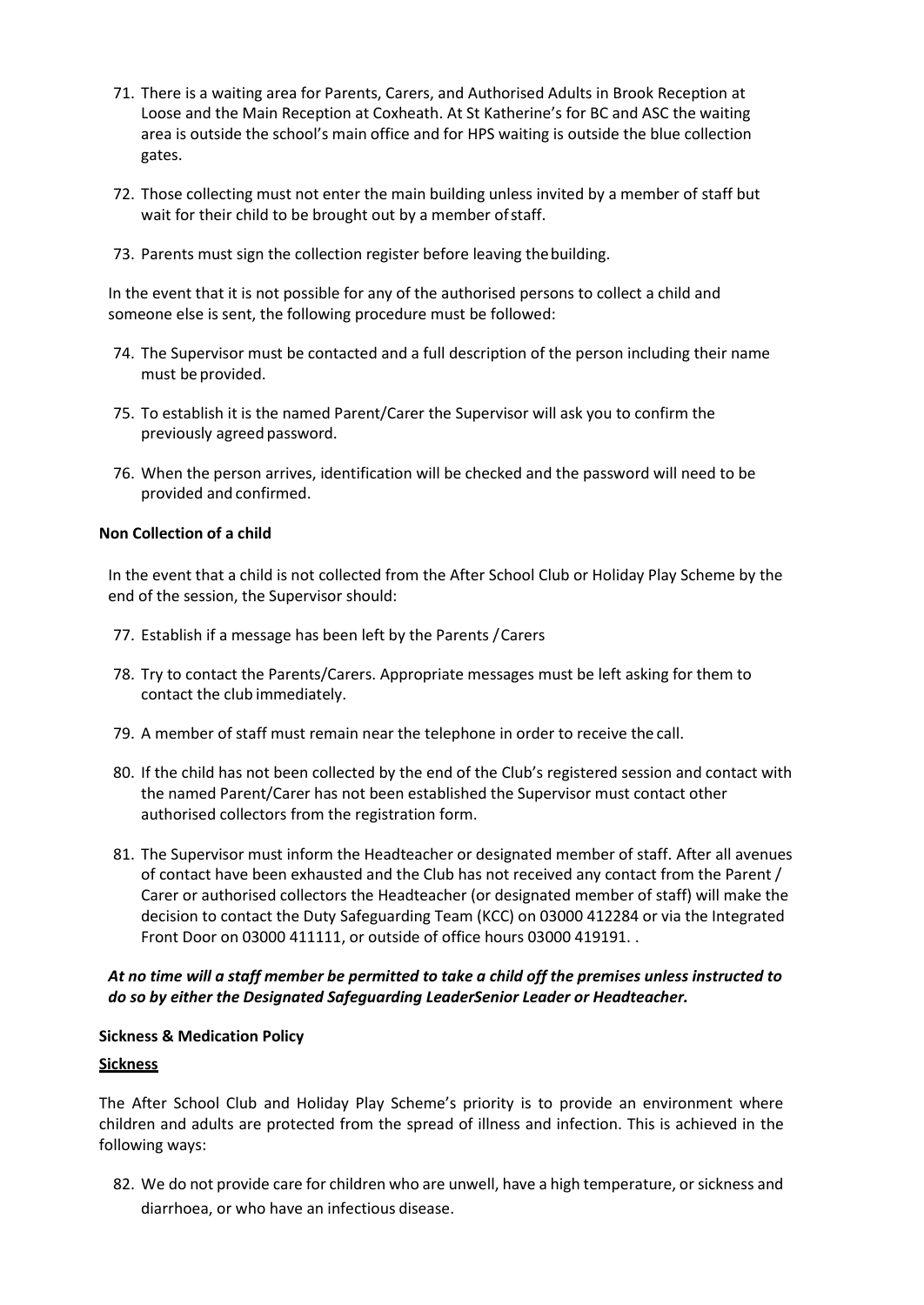- 83. Parents / Carers are asked to telephone the club on the first day of their child being absent with illness and give the reason.
- 84. Children with headlice are not 'excluded' but must be treated to remedy the condition.
- 85. Parents / Carers are notified if there is a case of headlice.
- 86. Parents / Carers are notified if there is an infectious disease such as chicken pox.
- 87. Parents are asked not to bring their child to the Holiday Play Scheme who has been vomiting or had diarrhoea, until at least 48 hours has elapsed since the last attack.
- 88. A child with a high temperature should remain at home and should only return when the temperature has remained normal without the assistance or temperature reducing medication.
- 89. Parent / Carers will be notified immediately if a child develops a high temperature.. Every attempt will be made to reduce the child's temperature by an appropriate method of cooling them down.
- 90. Children known to have a rash or to be suffering from a non-specific virus will not be permitted to attend the After School Club or Holiday Play Scheme without first receiving medical advice.
- 91. Children who have been prescribed antibiotics for specific conditions may attend After School Club or Holiday Play Scheme only on the advice of their GP.
- 92. If due to being unwell or following an accident, a paramedic is called or a child needs hospital treatment, parents will be notified in all cases and without delay (hospitals usually refuse to treat a child without a parent or legal guardian being present, except in cases of extreme emergency). If absolutely necessary and if possible a member of staff will collect the child's details and accompany the child to the hospital and will wait with the child until the parent / carer arrives.
- 93. If a child becomes unwell during either an after school club or holiday play scheme session, a parent / carer / named contact will be contacted in order to collect the child.
- 94. Cuts or open sores will be covered with a suitable dressing.
- 95. Good hygiene practice concerning the clearing of bodily fluids is carried out at all times.
- 96. Parents / Carers are asked to inform the after school club or holiday play scheme of any injuries and/or distinguishable marks such as scratches or bruises received outside of the after school club.
- 97. Staff follow guidance in literature produced by the health protectionagency.

# **Medication:**

# **Prescribed Medication**

A child may attend all clubs whilst receiving medication as long as one or more of the following applies: